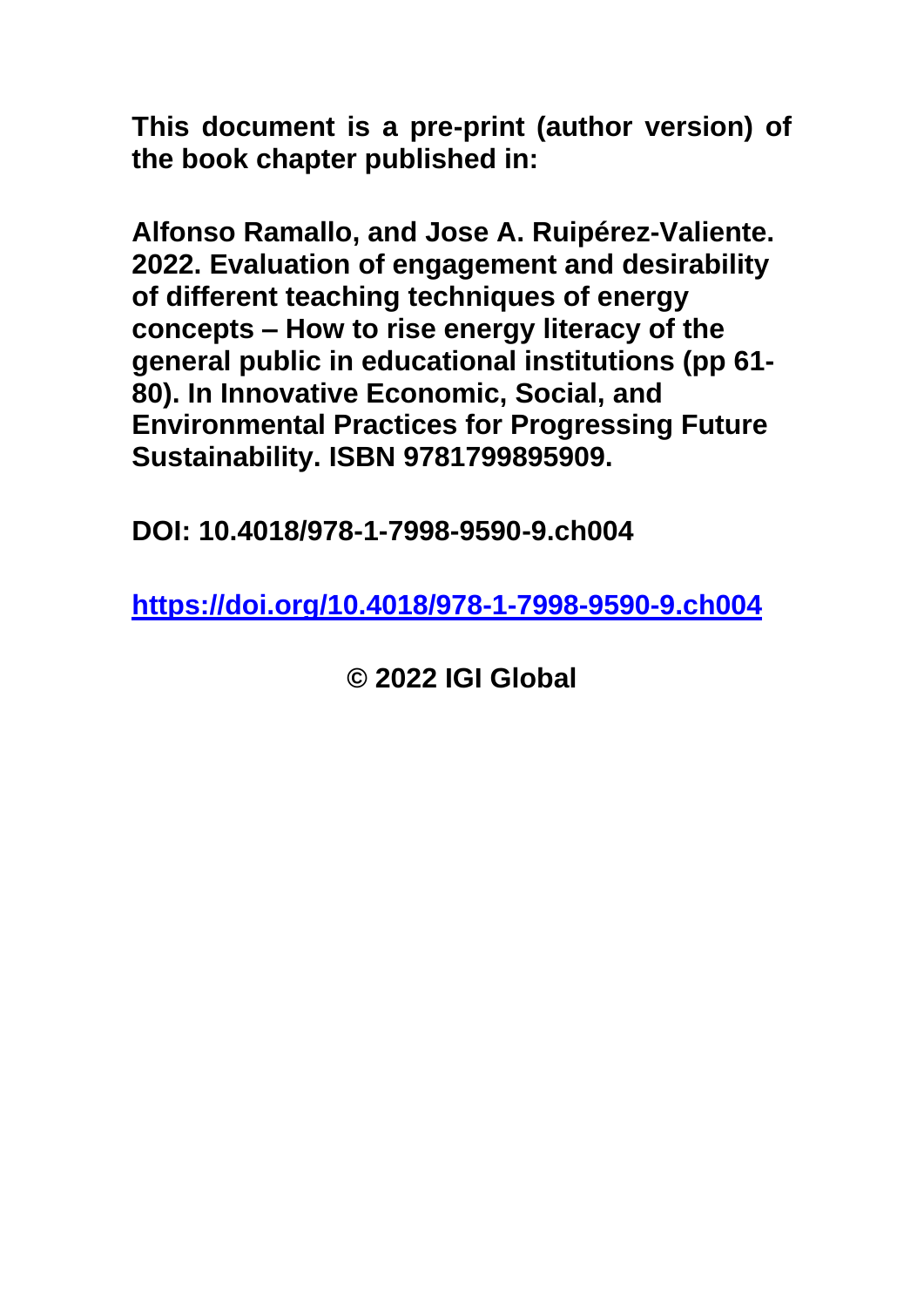# Evaluation of Engagement and Desirability of Different Teaching Techniques of Energy Concepts:

How to Raise the Energy Literacy of the General Public in Educational Institutions

Alfonso P. Ramallo-González and José A. Ruipérez-Valiente

*Universidad de Murcia, Spain*

#### **INTRODUCTION**

It is a usual perception that energy use related concerns such as carbon emissions or energy efficiency are gaining popularity over the last decades. This has been mainly driven by a rather generalized view of the need to reduce energy generation from fossil fuels. Scientific evidence has been pointing to the fact that energy savings come only if the population targeted have a working knowledge about how energy is used and why it has to be used efficiently. Therefore, it is vital to the sustainable future of the planet to raise awareness on this issue and explore the potential of different methodologies to accomplish this objective.

This book chapter aims at describing a real-world experience that will be of great use on the evaluation of different educational activities on the field of energy literacy, environmental education and climate change. The evaluation has been done with structured questionnaires and state of the art statistical analysis of the results.

# **BACKGROUND**

#### **Energy Savings and Citizen Awareness**

According to the latest report of the International Panel of Climate Change (IPCC), the world is undertaking a series of changes in its climate which are resulting in serious concerns for the future of society (IPCC, 2016). This fact that now counts with a majoritarian consensus across the scientific community, is permeating into the political agendas, and the goals of policy makers and institutions in most countries around the globe.

There are several initiatives that aim at reducing the energy use to lower down the carbon emissions, and that promote the use of renewable energy to make the emissions carbon neutral, or non-existent. At a global scale, the International Energy Agency is joining efforts agglutinating highly recognized academics and other influential agents into its annexes. These are world-wide projects looking into specific facets of the issue that may help in the fight against emissions. At a European scale, the Horizon 2020 stream of funding and the LIFE program have had a substantial weight on promoting initiatives that will help with the objectives or reducing carbon emissions.

Although these projects are having a substantial effect, a great deal of the scientific literature is pointing towards the fact that energy use reduction will have to be human-centric, and that only if we promote that citizens have low-energy habits, the objectives will be fulfilled (Mogles et al, 2018). This comes in contrast with the generally low citizens' awareness of the concept of climate change, and more particularly their role to stop this challenge that society is confronting today. Several studies are starting to appear to bridge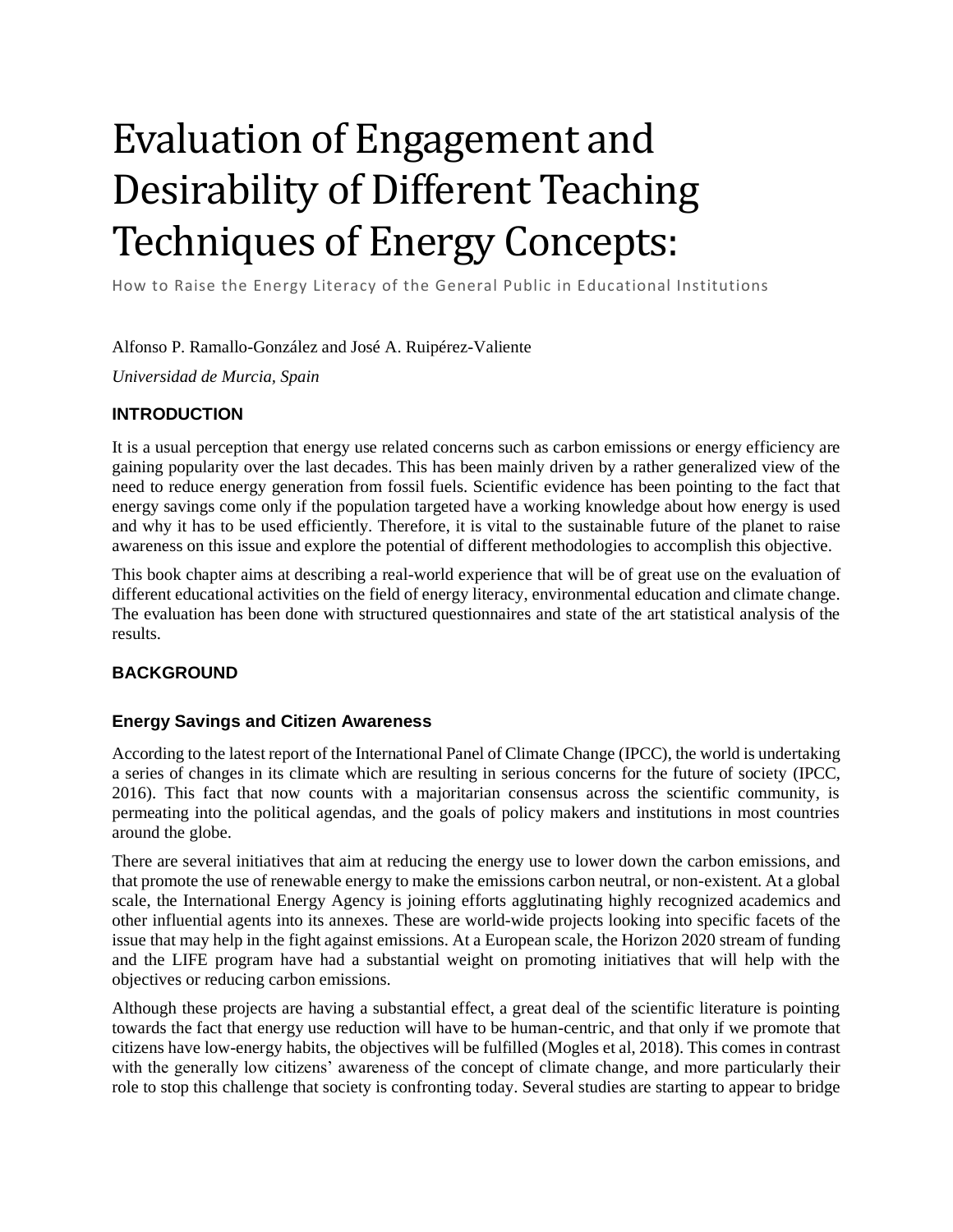the gap of knowledge in energy and climate change. Some of these studies aim at developing the science that will allow to create educational frameworks that will ensure more educated citizens in energy matters.

Dewaters and Powers have been highly influential on the field of energy education (Dewaters & Powers, 2013). In their work, they stablish measuring criteria for the cognitive, affective and behavioral dimensions of literacy. They focus on secondary students, what has been for many authors considered the level at which a course on energy could be placed. Dewaters and Powers consolidate in their work the concept of Energy Literacy that has been used ever since often, and that defines well the concept that this paper is built around.

The idea of teaching energy to the general public goes beyond the works of Dewaters and Powers. Lawrenz et al., proposed in 1988 an education of energy that would include affective and cognitive dimensions. In this way it would be possible to form a society willing to save energy. With this work, Lawrenz was stablishing that energy literacy had to be induced considering more than the cognitive aspect.

Although the relationship between what students learn in the classroom and what they do in their daily life is complex, we firmly believe that learning energy matters thanks to a good motivation and engagement is sin-equa-non condition to change behaviors towards a greener society. More can be seen in this relationship on Jensen (2002). However, the cognitive aspects that make people have an environmental behavior are still to be understood (Culen & Volk 2000).

#### **Energy Literacy**

When looking at the concept of literacy, Hirsch (1988) considers literacy as a share wealth of knowledge that allows to communicate with each other and understand the world around us. We can consider therefore energy literacy as the cognitive features that will allow us to make more effective the communications about energy matters such as energy efficiency or climate change.

We currently live in a highly technological society, but it was not that long ago, that even knowledge about science was not that popular. Science and technology have had a great spread during the last decades, and although that spread has been led by researchers and technologists, the general population is now familiarized with basic knowledge of science such as the concept of DNA, gravity, or electricity. Concepts related to climate and energy, however have proven to be more difficult to naturally spread across the general public.

Energy has always been a concept which is difficult to define. Energy can have many different representations, and it can be considered in the form of chemical energy, potential energy, kinetic energy, and so forth. This together with the fact that it is immaterial, could make more difficult to conceptualize energy. Depending on the country, the sources of primary energy have been very different, but after the industrial revolution, fossil fuels have been the main source of primary energy that has been transformed in heating, electricity, or other forms of energy. The oil crisis of the 70's placed oil as a critical source of energy in the minds of all citizens, and this had a twofold effect: (1) society understood that oil was at the center of modern society, and (2) the dependency on oil started rising environmental concerns.

These beliefs have been evolving, and researchers have found that the awareness of energy and environmental concerns have grown differently in different regions. The report of the European Commission (European Commission, 2009) has shown that from 32% to 82% of European citizens, consider climate change a serious issue, as pointed out by (Christensen and Knezek, 2015). One of the reasons for the disparity of these results could be the existence (or absence) of environment contents in the curricula of students (Choi et al., 2010). Considering that currently a great deal of information in social media is fake or inaccurate. One could think that it is more necessary than ever to find for a trusted conduit to educate students on environmental issues.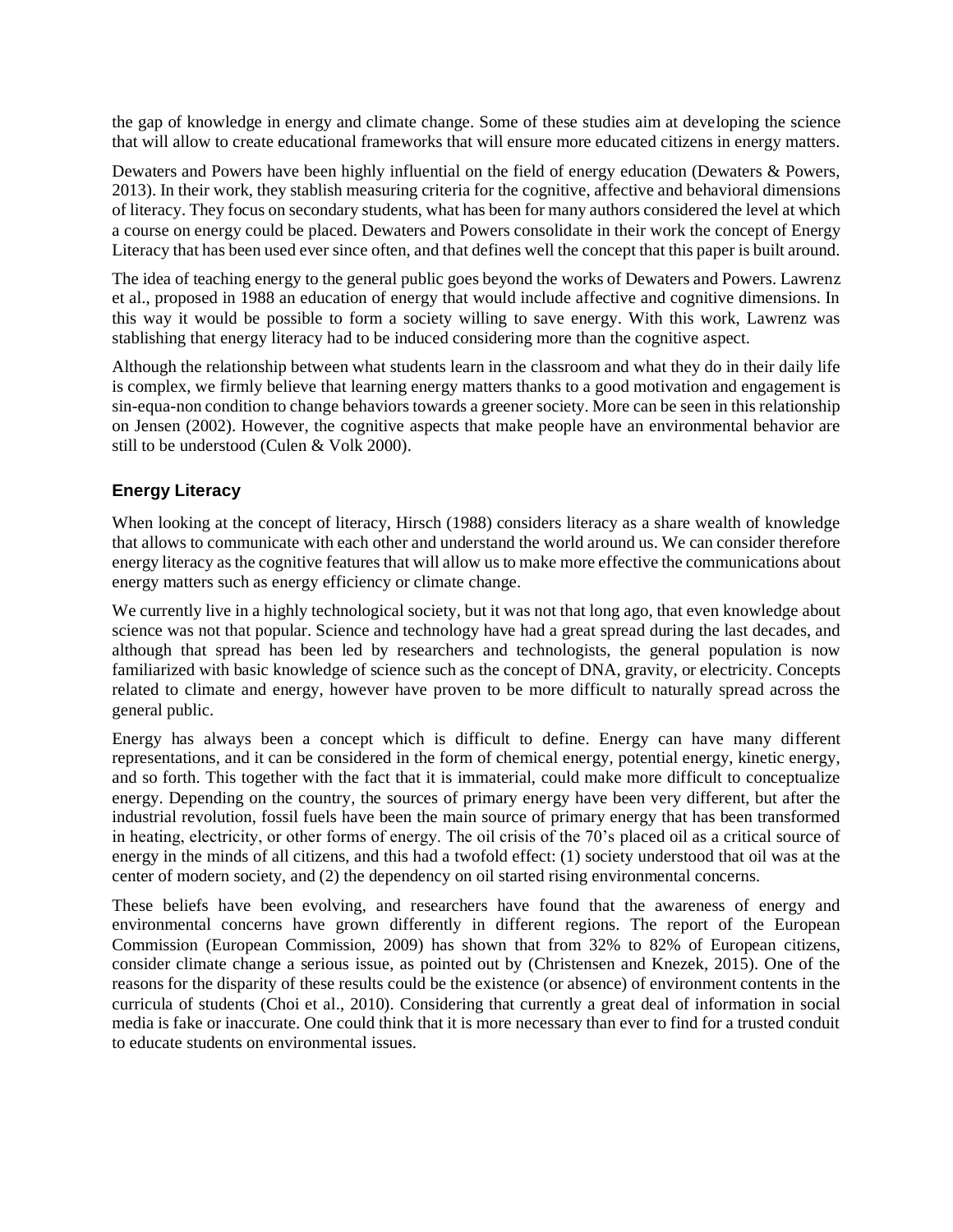### **Enacting Change (Better Intentions or Desire to Self-Learn More About the Topic)**

The fact that beliefs have a great impact on behavior can be perceived directly by many, but there also exist the theoretical framework that proves it. Azjen's theory of planned behavior (Azjen 1991) explains that the behavior id built over intention, control and beliefs. The theory of Azjen can be seen as a cascade of attributes. People that have a positive intention, beliefs, and perceive the possibility of carrying out that behavior, are likely to do it, if any of the steps fail, then the behavior will not occur.

The guidelines of the Government Social Research of the UK, has stablished a series of guidelines that show effective strategies to trigger a change in behavior thanks to interventions. This work agglutinates the learnings that have been acquired in a variety of studies within different topics (GSR, 2008). The framework proposed as more successful is based on nine principles. As the framework is for any kind of intervention that aims to change behavior.

When making an intervention, the behavior to be changed is identified, and the actors and actions relative to that are identified in order to direct the intervention. In our case, the identification of audience led to students in the latest years of High School and students in the early years of university. This social group will build the society of the near future, and changing their intention towards environmental issues will have a large effect in the next decades. In this regard, the work of (Darnton et al., 2007) shows that, when tackling energy efficiency concerns, the effects seem to vary according the specific measure being chosen.

Another pillar of changing behavior is the creation of models. Models are mental artefacts that allow us to understand a phenomenon. As human behavior is rather complex, models tend to isolate a given operation of behavior in a specific aspect. This principle selects a model that will be the basis used to build the intervention. In our case and due to previous successful experiences, we have chosen the theory of planned behavior by Azjen. This model has been used in the past by the authors in Mogles et al. (2015) with good results. The models represent the factors that will have to be taken into consideration for the definition of the intervention. In that respect, Shove (2003) has shown that the factors chosen for the behavior of energy consumption could be socio-technical regimes, in terms of energy efficiency behaviors Wilson and Dowlatabadi et al. (2007) have considered the factors to be information, cost, and incentives; Thogersen (2007) however, considered personal norms to be the factor for pro-environmental behavior. These factors underpin the justification of selecting the theory of planned behavior for an intervention as the one chosen here.

# **Incorporating Energy in Curriculum (Mainly at Primary/Secondary School Levels)**

The works of DeWaters and Powers were the stepping stone for inserting the topic of energy in the curricula of mandatory education. The questionnaires developed by them can give an idea of the necessity of educating the students in this regard. Some countries have made the teaching of energy matters a reality in recent years.

Although in the United States there have been pioneers in the education of energy, there are several countries in which the energy resources are central for the economic activity of the country. This has placed an emphasis on the inclusion in the curricula of energy matters, which is the case of the Gulf Arab States. The work of Qandile et al. (1998) included in the late 90's solar energy in the curricula of school science, when most countries where still rather behind in the literacy of energy and even more in solar energy. With this indicative, the Gulf Arab States managed to homogenize the knowledge of the current society on matters as important as the renewable energies available in their territory.

In the UK, the energy literacy of students in high schools has also been the focus of scientific studies. The work of Cotton et al. (2015) shows a large study (1136 responses) in which students' energy literacy was evaluated to define an effective intervention that could improve the knowledge on this topic of future generations. The findings of the work show that for bringing together the formal and informal curricula into effective improvement of energy literacy the 4Es model has to be adopted to enable, engage, exemplify and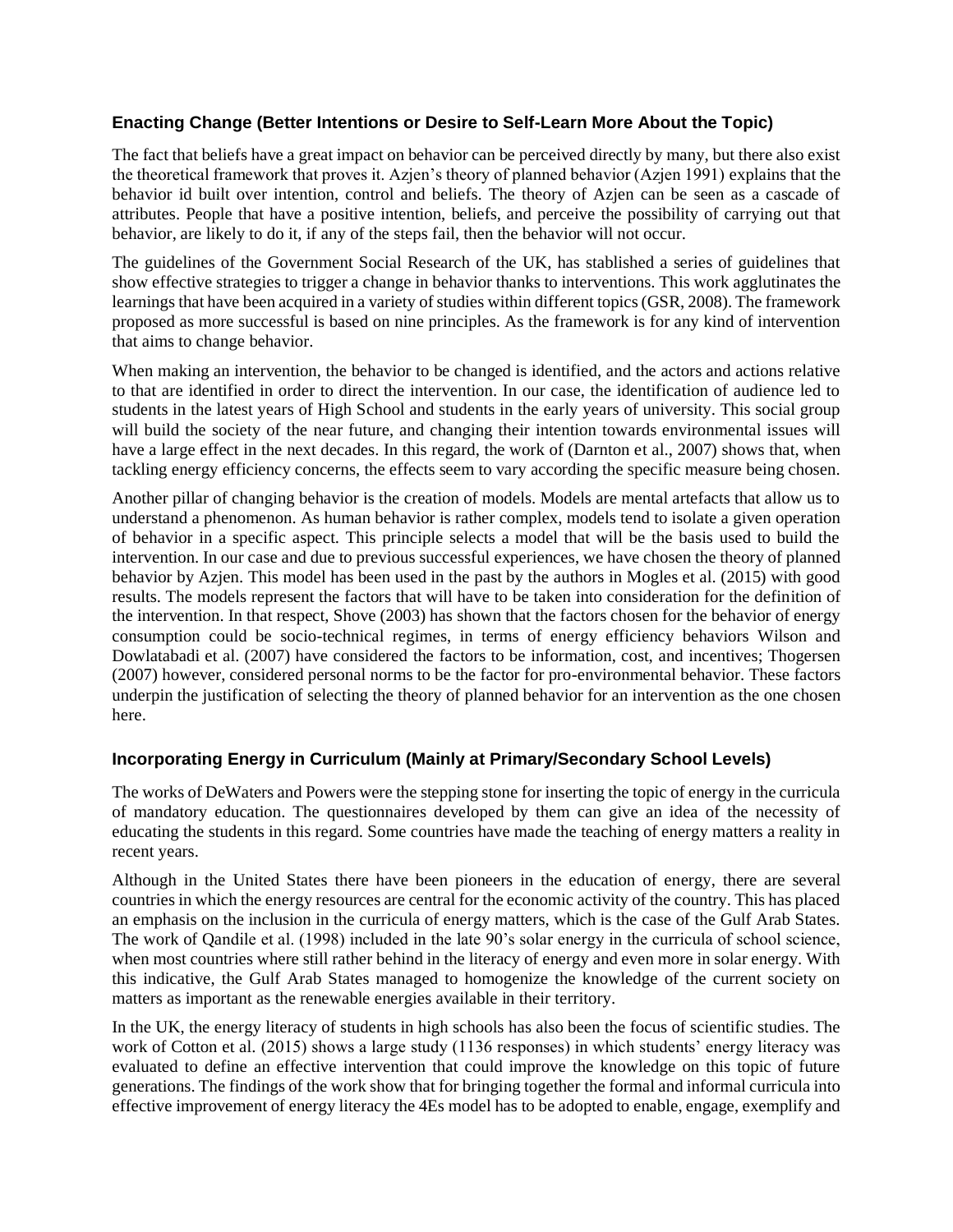encourage. The results of the investigation we present here, aligns with this principle as it will be shown later in the manuscript.

The work of Maddock and Kriewaldt (2014) shows the developments in this area in the Australian territory. In this case, they used the territorial dimension of the situation of the students to help the understanding to the energy matters. They used the geographic curriculum in Australia to insert the knowledge about energy. The study showed that concepts such as energy and society, growth and sustainability and energy and environmental change, could arise within this subject. It is not unexpected that the topic of energy literacy is related to climate change and sustainability. Interestingly, the work of Maddock and Kriewaldt shows that in the case of introducing in the curricula the energy literacy, the degree at which the education in energy is enhanced is highly dependent on the knowledge and capacity of teachers.

# **Teaching Methodologies**

Anticipating to the lack of energy professionals in the near-to-come society of the United States, Chen et al. investigated the possibility of enhancing the knowledge of people at an early stage via summer programs (Chen et al., 2014). This was oriented to middle and high school students, and included basic concepts on renewable energy. The experience was evaluated designing and carrying out these summer programs and evaluating the learning of the students via questionnaires. The results indicated that this method was an effective way of enhancing energy literacy, but also, it showed that school students had improved their image towards the degrees on engineering. Although this method is an effective way of increasing energy literacy, it does not contribute to widespread the knowledge as it would do in compulsory secondary education.

In the case of including education at high school level, Visa et al. (2008) developed an integrated approach. In this work, the authors show the results of the Comenius Socrates project that aimed at the development of a tool that would help the teaching of energy related matters at high school levels. This is one of the earlier tools with this purpose, but a substantial number of tools have been created later (as the ones used in this research).

# **MAIN FOCUS OF THE CHAPTER**

# **Issues, Controversies, Problems**

The exploration of the related work has raised the energy and climate challenges that we are facing, and how to educate and raise awareness across the population in order to mitigate this issue. This has led to the following research questions that were investigated in the work presented on this paper.

- **1. An analysis of the change in beliefs and intentions after conducting different types of learning activities related to energy concepts and climate change.**
- **2. An evaluation of the learning and engagement experienced after performing different types of learning activities related to energy concepts and climate change.**

# **METHODOLOGY**

The methodology consisted of setting up three activities based on different learning methodologies and making them available to 103 total participants at random. The participants interacted with the activity that had been chosen randomly for them. They filled a detailed designed-for-purpose questionnaire, and they were asked afterwards to fill a second version of the survey. Each aspect of the methodology is explained in detail in the following subsections.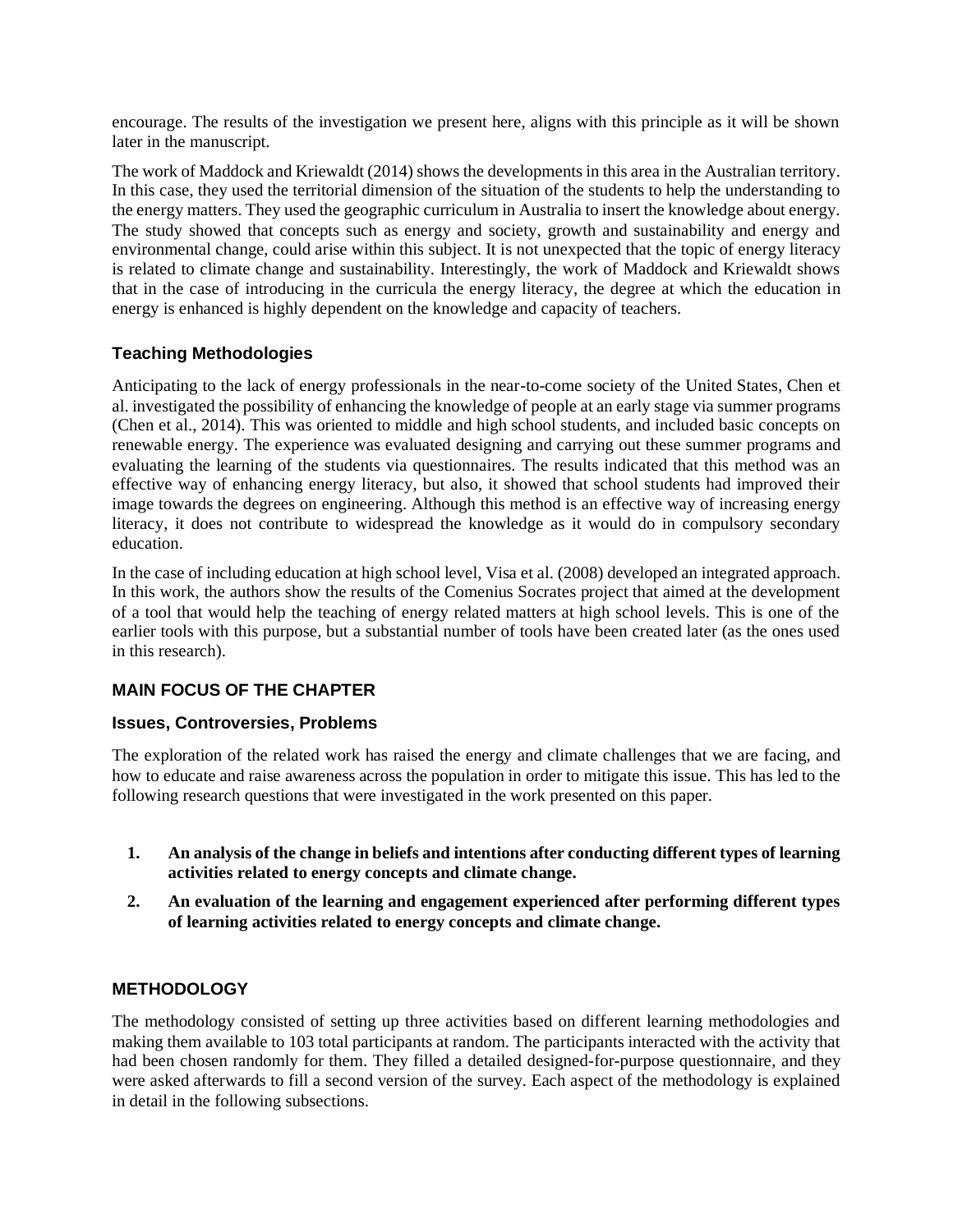#### **Case study and context**

The activity took place within the context of the project "ODSesiones" at the University of Murcia. This is a project that seeks to raise awareness and promote the objectives for sustainable development of the United Nations. The 17 Sustainable Development Goals (SDGs) represent the skeleton of the 2030 Agenda for Sustainable Development of the United Nation. These objectives were accepted by all member states on 2015 and aim at having a global view of the development of the planet that brings peace and prosperity. The 17 objectives are defined considering that the sustainability has to come as a global change in which the different aspects of the wellbeing of the global population has to be achieved (UN, 2017).

Among the university community and society within the region of Murcia, one of the activities that comes out from this project was the organization of monthly events by the different faculties. Each monthly event is devoted to a specific sustainability or social transformation aspect.

Our case study took place in one of these events, and it was organized by the Faculty of Computer Science. The topic of this event was focused on energy sustainability, more specifically, we initially had a talk on technologies to save energy, and then we organized the interactive workshop on energy consumption that we describe next as the core of this research. The interactive workshop had three stations with different activities all placed next to each other. We established the stations in the hall of the Faculty of Computer Science what is an open space close to 300  $m^2$ . The activity was previously advertised by the university through common institutional channels (newsletters, social networks, and so on), so that students and staff members would come by to participate.

#### **Incentives**

The participants of the experiments came from different faculties as prior to this session we advertise these incentives in the university newsletter. There were two incentives: one was an energy-saving LED lightbulb, and the second was the participation on a raffle. The LED light has an approximated value of  $2\epsilon$ , and the raffle gave the possibility of winning a set of headphones of a value of around 200€.

# **Experimental design**

We designed a factorial experiment with the objective of analyzing the potential effects of three types of learning activities with different pedagogical bases. We designed our workshop on energy consumption so that it included as the experimental condition one of these learning activities. We randomly assigned participants to one of the three activities and encouraged participation through the incentive system. The experimental case study had the following phases:

- 1. **Introduction:** When a participant came to our station to do the activity, we made a brief introduction of five minutes explaining what they would need to do as part of the activity. If they decided to stay, then we would move to the next phase.
- 2. **Pre-test**: In the pre-test questionnaire the participants responded a series of questions regarding demographics and background, as well as the beliefs and intentions constructs. As part of the pretest they also fulfilled a consent form to participate in the study so that their data could be used for research purposes.
- 3. **Activity (experimental condition):** Participants were randomly assigned to one of the three activities, so they completed either the booklet, the bicycles or the interactive game activity, and only one of those.
- 4. **Post-test:** After participants completed the activity, they responded to a post-test. In this post-test, they again responded to the questions related to beliefs and intentions constructs, in order to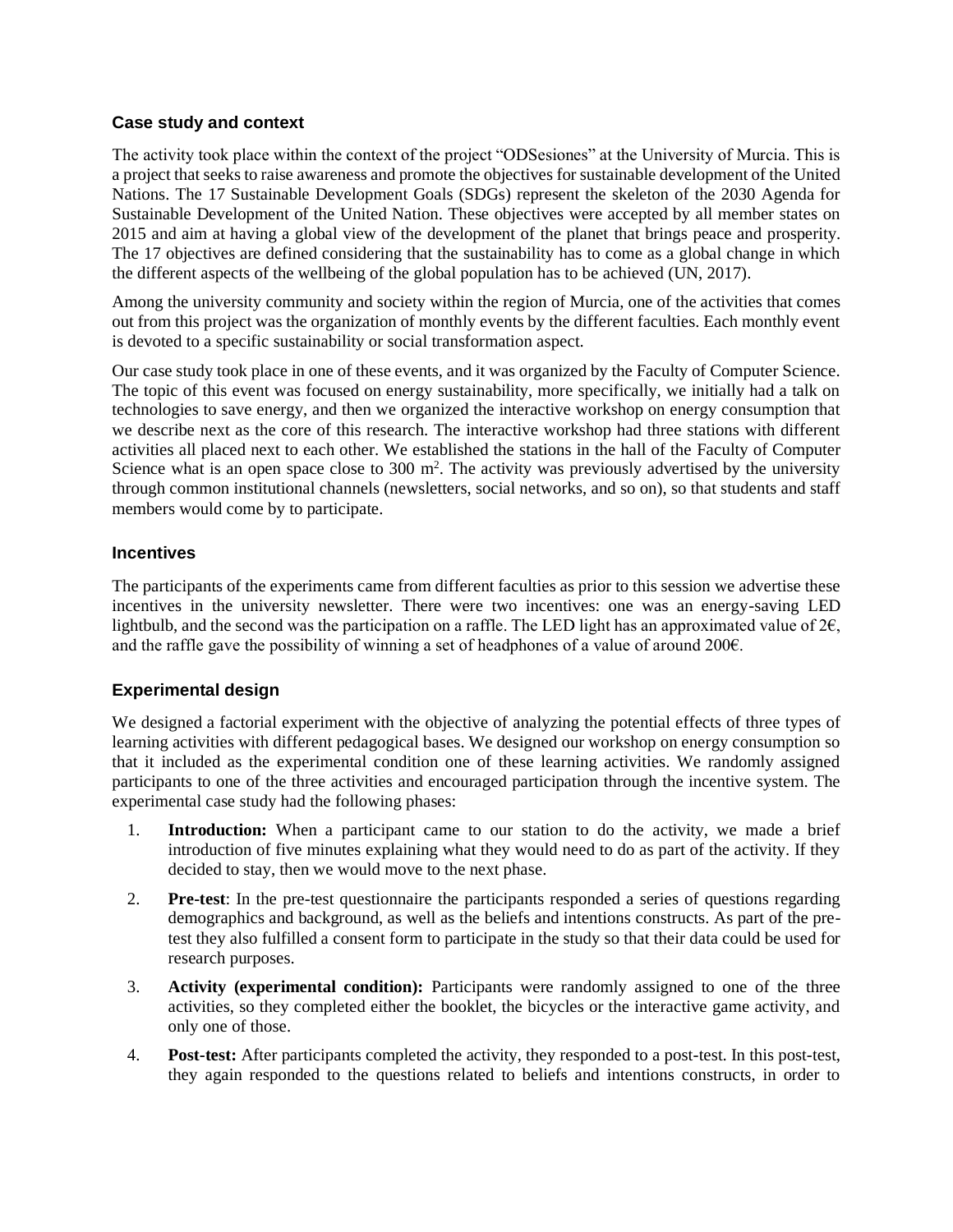analyses the variation after conducting the activity. Additionally, they also responded to questions related to the learning and engagement experienced with the activity.

**5. Incentive:** All the participants that completed the aforementioned phases received as a reward a LED lightbulb, and they entered the raffle where one of them could receive a set of headphones as a prize.

We selected three learning activities with different pedagogical bases to analyses differences in the variation of the beliefs and intentions constructs, as well to analyses the perceptions of students in terms of learning and engagement experienced. The three activities were the following ones:

**Passive content:** This activity involved a passive consumption of contents by reading a booklet on energy consumption (see [Figure 1a](#page-6-0)). The booklet is one of the outcomes of Project FIESTA<sup>1</sup>, an Intelligent Energy Europe Program project with 19 partner institutions from five European countries that has the aim at cutting the energy consumption of families with children. Because of this, the booklet is designed to be understandable for all audiences, and it is created with plenty of infographics and mnemonic rules to facilitate the understanding of the energy concepts and to make it more appealing. The document used was the "FIESTA Energy Efficiency Guide for Families", that was reduced to create a shorter document. Pages 1 (front page), 8 (Energy consumption depending on use), 9 (Energy consumption of appliances), 16 (energy saving advice), 17-18 (reduce heating), 19-20 (reduce cooling), 28-29 (lighting), 36-37 (how to help the environment), 44-46 (summary).



<span id="page-6-0"></span>*Figure 1. Example of infographic from the booklet.*

• **Embodied activity:** This activity involved students experiencing the effort required to generate energy in an embodied way (see Figure 1b). They had to cycle on a bike that had three different bulbs connected to a dynamo. One was a normal incandescent bulb, another one was a LED domestic light-bulb, and the last one was a set of electronic LEDs. Therefore, it was trivial to light the electronic LEDs (around 30mW) easy to cycle enough to light the LED domestic light-bulb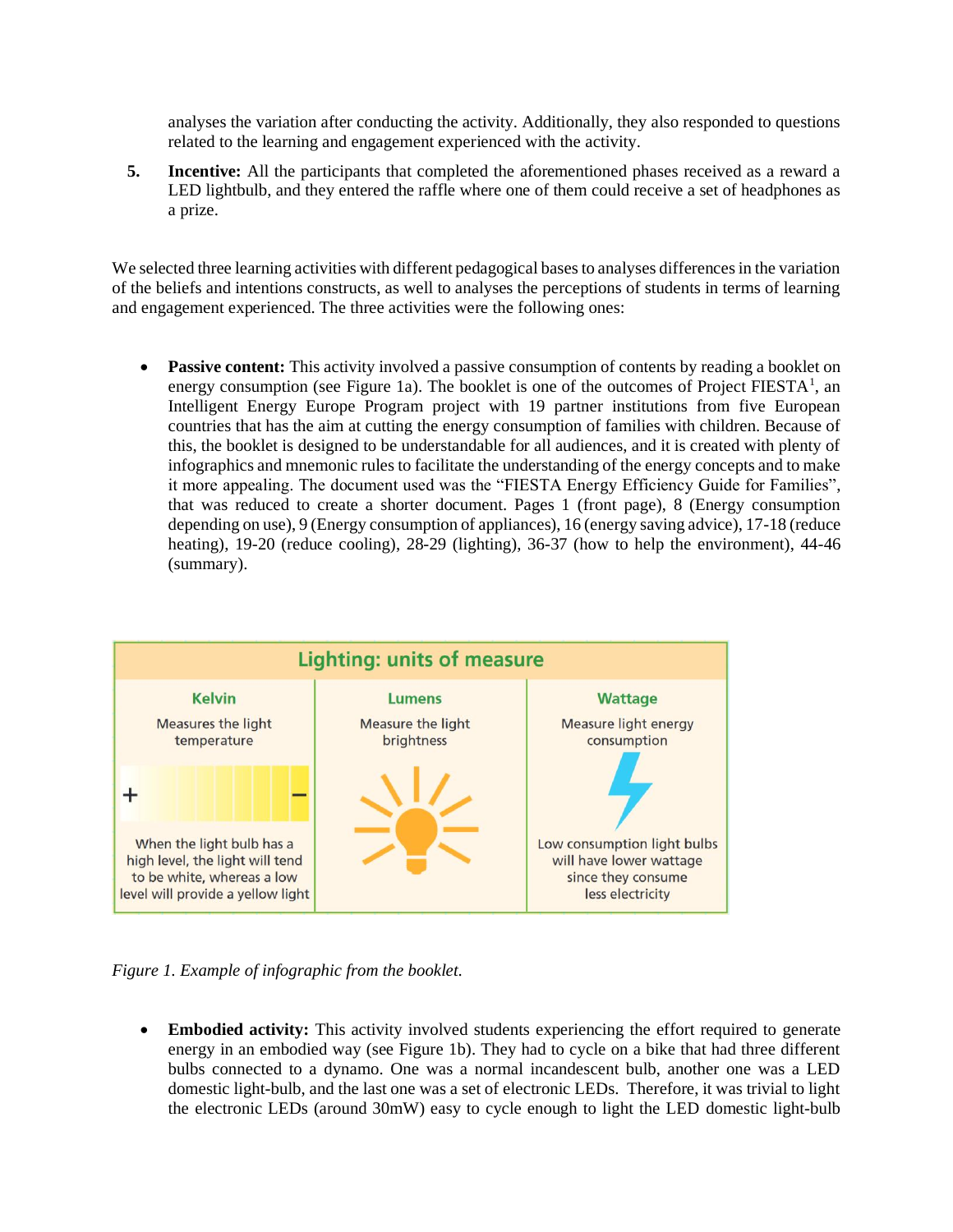(6W), and it was truly difficult for the incandescent light to light up (60W, only two participants managed to turn it orange). They had a switch to commute between the three different bulbs. This embodied activity can help students to transfer energy from a physical activity effort to an electricity context, hence encouraging them to do a mindful use of electricity.

• **Interactive digital activity**: This activity involved an interactive game that helped make the learning process more playful (see Figure 1c). The game used was one of the series called "The My Sust House Games" within the project sust. of Architecture and Design Scotland (A+DS). More specifically, it was the one called Environment and Building game<sup>2</sup>. The game has been designed to be used on a learning session of about 30 minutes. The game challenges the participants to plan the design of a building having to select building materials, insulation, power and heating. The game has been designed to be "usable" for people above the age of 12. During the design of the building, the player can see the impact on the energy consumption of the house depending on their decisions. Also the cost and the balance.

Finally, image in [Figure 2](#page-7-0) shows the overall scenario where the case study took place with active participants in each one of the activity stations.













<span id="page-7-0"></span>



*c) Interactive computer game d) Overall view of the three stations*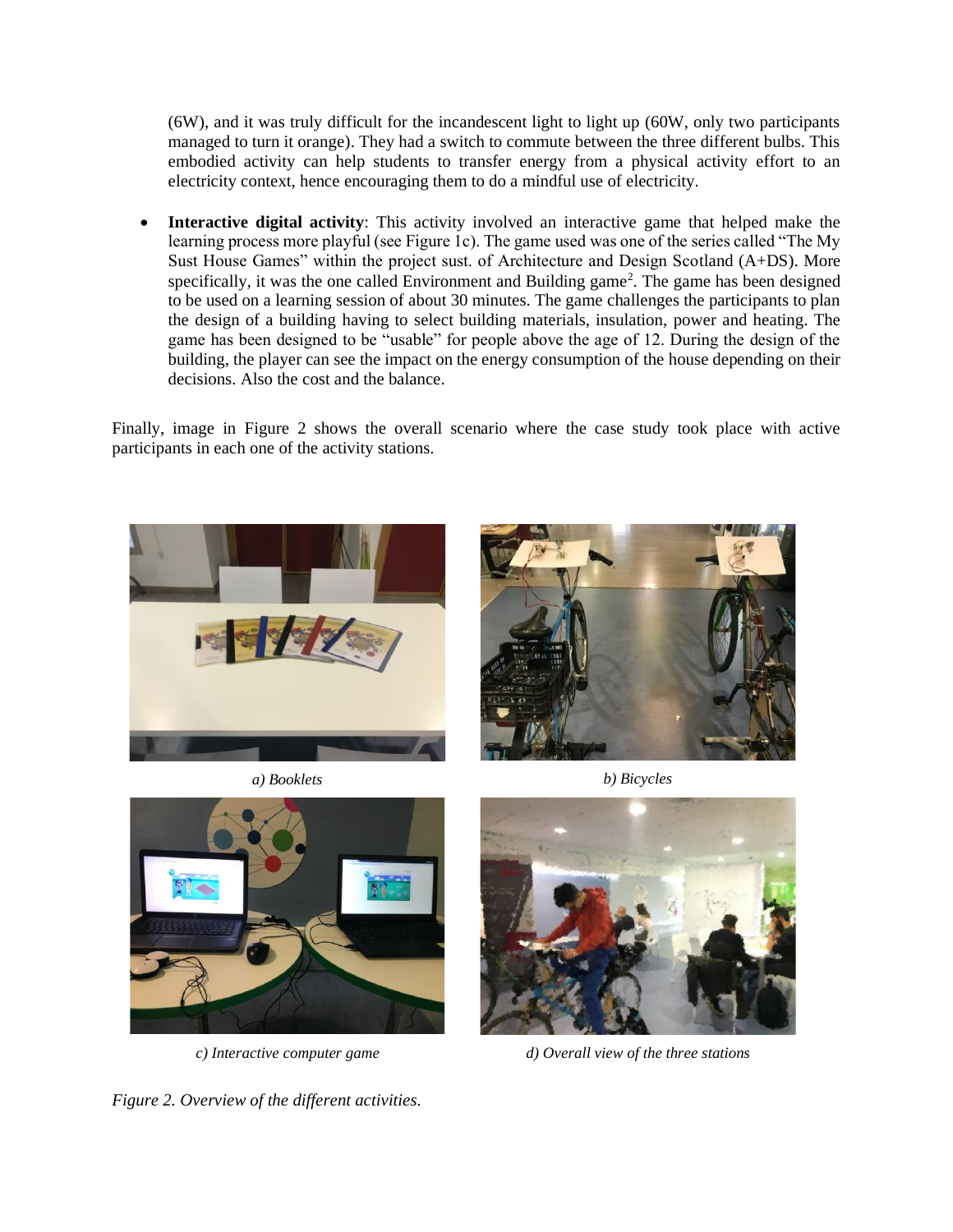#### **Instrument design**

This research required of an instrument that allowed us to measure the response to a series of constructs which are indicatives of the energy literacy, the attitudes toward energy use and environmentalism and other related concepts. In our case this took the form of a questionnaire. We have created our own instrument to ensure that the evaluation was accurate, and no extra length was given to the questionnaire. In this regard, we have prioritized using items that have been previously used and validated in past research. When necessary, we have adapted the item text to our context. We have the following constructs:

- **Demographics:** We have five items about the demographics of participants regarding gender, age, level of education, area of knowledge and current work status. These items were retrieved from previous questionnaires from MITx and HarvardX systematically used for their massive open online courses (Chuang & Ho, 2016).
- **Background:** We have three items regarding the background of participants in terms of energy consumption. These items have been retrieved from a previously validated questionnaire on energy literacy (DeWaters, 2013).
- **Beliefs:** We have six items regarding their beliefs about climate change and the potential impact we can have on it. We selected six items from the previous validated questionnaire from Christensen & Knezek (2015). There is one reversed item.
- **Intentions:** We selected four items regarding their intentions for climate. Since previous research has theorized the relationship between intentions and behavior (Montaño & Kasprzyk, 2015), we can use these questions to envision future potential actions of the participants regarding energy consumption. We took the four items from Christensen & Knezek (2015) as well. There are three reversed items.
- Learning: We selected four items to evaluate the three activities in regards to learning. We took these items from the WBLT Evaluation Scale, which has been already validated (Kay, 2011).
- **Engagement:** We also selected four items to evaluate the three activities in regards to the engagement that learners experienced. We also took these items from the WBLT Evaluation Scale (Kay, 2011).

The specific items for each one of these constructs can be reviewed in Appendix A. Finally, we randomized the survey question order of background, belief, intentions, learning and engagement constructs, instead of grouping the questions by construct, since based on previous research (Goodhue  $\&$  Loiacono, 2002), this seems to provide better results in terms of Cronbach's alpha reliabilities. Since all of these items have been already validated by the previous studies, we have not conducted an additional validation within this study.

#### **Data collection and validation of participants per experimental condition**

As part of this case study, we collected data from 103 participants. The main demographic highlights are: We have 74% male and 24% female. In terms of age, 76% of the participants have from 18 to 24 years, 10% have 25-34 years and 11% 35-54 years. In terms of occupation 71% are full time students, and 29% are either full-time workers or they both work and study. In terms of level of education 22% already have a master or doctorate and 76% have either a bachelor degree or are completing one. Finally, 90% of the students belong to engineering or technology knowledge area. Therefore, the majority of participants are young and are studying an engineering degree (or already have it), three out of four participants will be male, which is a demographic distribution that makes sense considering the current ratio of the Faculty of Computer Science at UMU.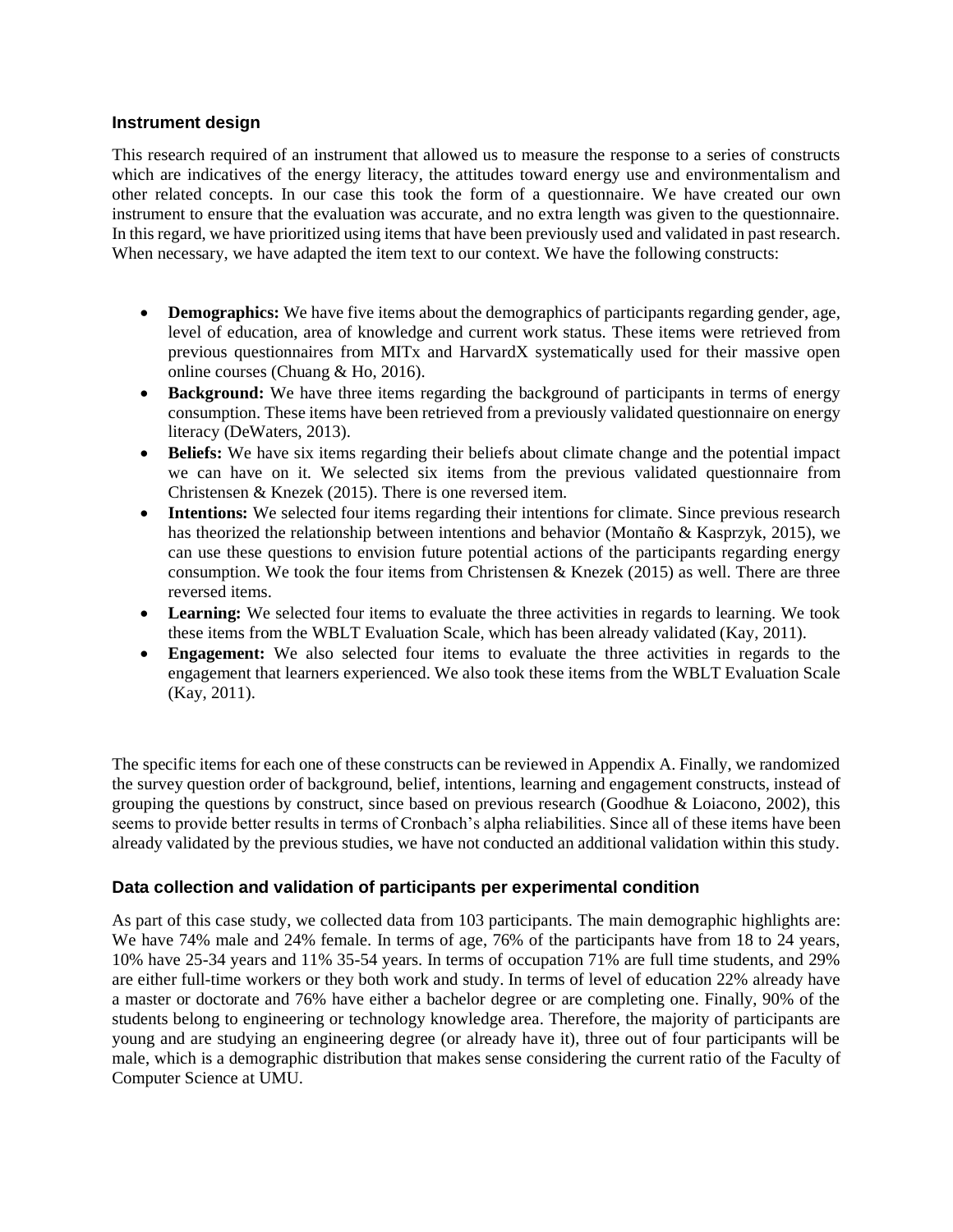The participants were distributed almost equally per condition with 34 participants for the booklets, 36 for the bicycles and 36 for the interactive computer game. To confirm that the demographics were equitably distributed across the three conditions, we conducted Chi-Squared tests for the distribution of gender, age, work status, level of education and knowledge area, and all of the tests were non-significant, indicating that there was no difference between the demographic distributions across the experimental conditions.

In terms of the background of the participants, we have an average value of 3 (SD 1.2) for "*With frequency I talk with family…*", an average value of 2.3 (SD 0.9) for "*I consider myself an expert…*", and an average value of 3.6 (SD 0.9) for "*... I always try to save energy*". We analyzed the differences in these distributions across experimental groups applying a MANOVA test, and the non-significant results ( $F = 0.5$ ,  $p = 0.75$ ) indicate that there are no differences in the background responses of the participants per condition.

Therefore, we can conclude that the participants of each one of the experimental conditions have similar demographics and background, and that the methodology was executed correctly to ensure the validity of the results.

# **RESULTS**

The experiment performed on this investigation produced valuable results which gave light to the research questions. In this section, the results from the detailed analysis are explained.

# **Analysis of beliefs and intentions**

This first section of the results aims to answer the research question regarding the potential change in the beliefs and intentions after conducting the different learning activities. [Figure 3](#page-10-0) shows the results for the pre- and post-test for both beliefs and intentions for each experimental condition.

First, in terms of the beliefs on the left of Figure 3, there is a clear agreement with average values of around 4.75 regarding the existing evidence of climate change, however, it does go below to around 4 for the belief in the impact that individual actions can have. The overall change of the beliefs taking all activities together was not large, with only two of the items, "Impact in 10 years" ( $t = 2.7$ ,  $p < 0.01$ ) and "Actions of individuals" ( $t = 2.1$ ,  $p = 0.01$ ) being significant based on a t-test, but with small size effects. We analyses if there are significant differences in the change of beliefs for the different learning activities, and we find that there are no significant differences based on a MANOVA test ( $F = 1.2$ ,  $p = 0.29$ ). Therefore, we conclude that in general there were no significant differences in the change of beliefs based on the different learning activities, and that the overall change in the beliefs was low.

Second, in terms of the intentions (on the right of Figure 3), the participants raised "Efforts on problems" as the most important one. The overall change of the beliefs is significant for only two items, "Effect quality environment" (t = 2.66, p < 0.01) and "Work to solve problems" (t = 4.9, p < 0.1) based on t-tests. On this, we found again, that there are no significant differences between this change of the intentions based on the different learning activities based on a MANOVA test ( $F = 0.16$ ,  $p = 0.99$ ). Therefore, we conclude that the change in the intentions was significant for only two items which were "Effect quality environment" and "work to solve problems" and that there were no differences between the learning activities.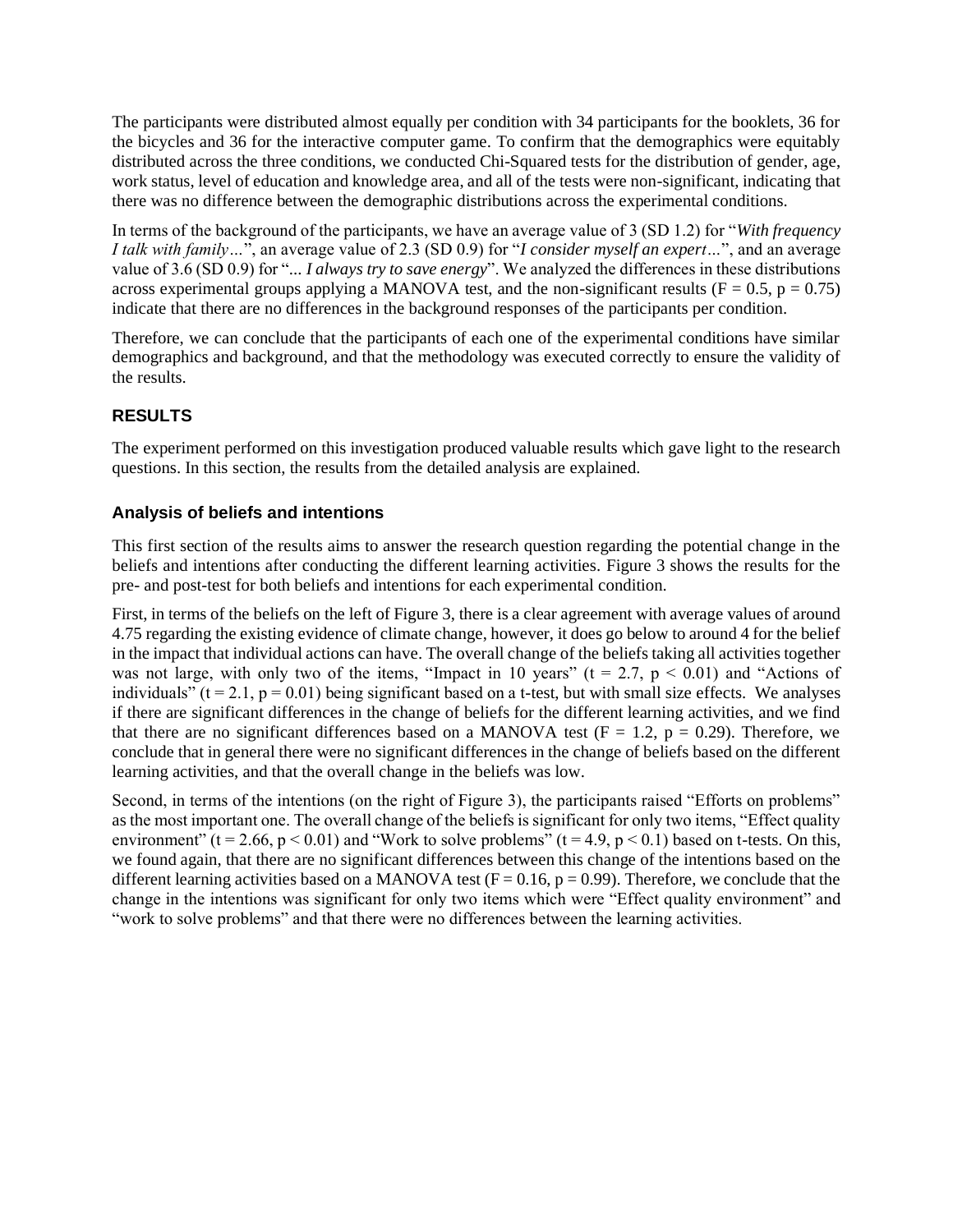

<span id="page-10-0"></span>*Figure 3. Bar plot with the average value of the responses for each item, with the beliefs on the left and the intentions on the right. The rows are split based on the experimental learning activity. The green column shows the average value in the pre-test and the red column the average value in the post-test. The error bars are based on the +/- SD.*

# **Evaluation of learning activities**

This second section of the results is focused on the research question regarding the differences in learning and engagement between the three experimental learning activities. [Figure 4](#page-11-0) shows the results of evaluating the learning items on the left and engagement items on the right, for each learning activity.

First, in terms of the evaluation of the learning, we see that in general participants thought that the activities were useful for learning purposes with an average value for all items around four. We do not observe statistically significant differences between these responses for each separate learning activity based on a MANOVA test ( $F = 0.96$ ,  $p = 0.46$ ). Second, regarding the engagement with the activities, we do see significant differences between the results of the three learning activities based on a MANOVA test ( $F =$ 3.8, p ≪ 0.01). In terms of engagement, the bicycle activity was regarded clearly as the most engaging of the three.

Therefore, we can conclude that there were no significant differences in terms of the learning experienced by the participants on the three activities, but they felt that the bicycle was the most engaging activity.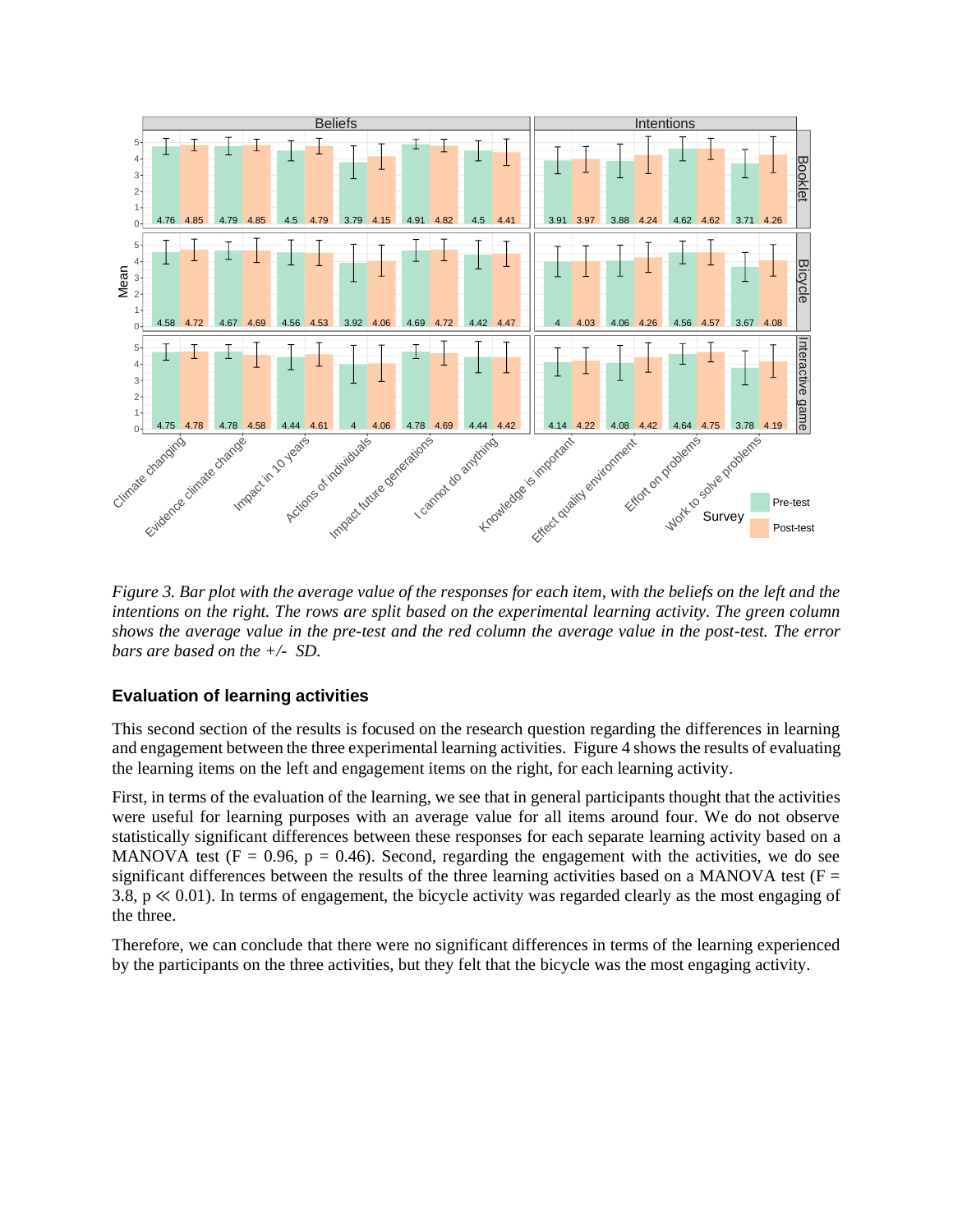

<span id="page-11-0"></span>*Figure 4. Bar plot with the evaluation in terms of learning on the left, and engagement on the right, of each one of the learning activities.* 

# **FUTURE RESEARCH DIRECTIONS**

The results of this research have shown that the embedded activity provide advanced performance on a variety of aspects of the educational experience. This is interesting because it is a natural trend on this digital era to use software and other digital technologies to teach complex concepts. Considering the good results, we consider a promising new line of research the comparison of different embedded activities to teach concepts related not only to energy, but also to the environment and climate change. Energy has a clear implication, as the exercise performed by the participants is directly the matter of the test, but with climate change concepts, it is more likely that the subject will be separated to the phenomenon to a larger extent.

# **CONCLUSION**

We can see from the results that the population examined has a very strong baseline belief of the existence of climate change. It might be for this reason that the activity has not being seen to produce a significant increase on this specific belief. On the other hand, it is easy to believe that someone that does not support this environmental event, will not change opinion after a short intervention like this one.

As a general impression, the cohort used on this experiment shows a rather high initial awareness on topics like energy and climate change. This comes with no surprise as the engineering students tend to have more self-motivation to learn about these topics. On this regard, it should be considered that when applying these findings to the general public, one should expect lower average scores on the general facets of energy awareness and literacy.

With respect to the belief about how important are individual actions, and how much effect they may have over climate change, this indicator is also rather high, and as in the previous case the value does not increase significantly after the activity. This is more worrying as the resources used were designed specifically to show people how to save energy, and to directly remark the consequences of their actions. Nevertheless, it should be taken into consideration, that the value of this believe was already pretty high. This is indicative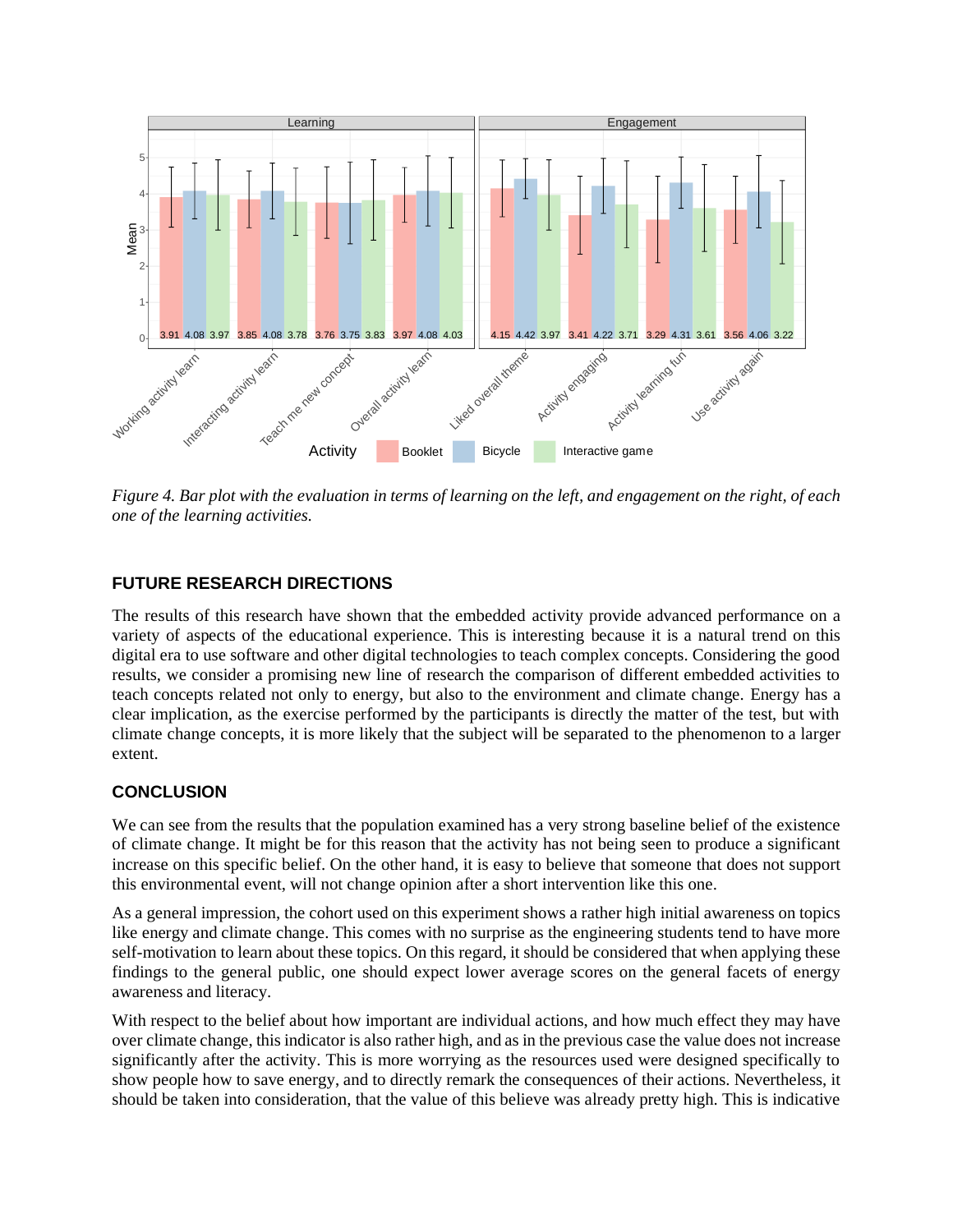perhaps, that to gain support on this objective once it is that high, stronger interventions are needed. We recommend this work direction as part of the future work.

On the other hand, we have seen a higher change on intentions than on beliefs. Participants might be noticing that small actions from individuals of population can have a larger collective impact. This can in turn enact change in the habits of these individuals. The region in which the experiment was done is highly agricultural and therefore environmental problems influence highly the general population and economy. This could be the reason why we have seen that, with the adequate push the population may change their intention to make an impact on the environment as a whole (as what they see surrounding them an agricultural environment], is more visible than the global climate change which is to this extent invisible). This is an interesting finding considering that specific contextual environmental problems can be drivers for a more general conduct of the individuals according to the results we found on this respect.

With respect to the evaluation of the activities in terms of learning and engagement. This was a core research question of our study. As seen on the introduction, energy concerns are about to be included on the curricula world-wide, and thus we need to further explore different teaching methodologies and types of activities to transfer the knowledge of such concepts in depth. We did not observe significant differences in learning, but it was statistically significant than the most engaging activity was the bicycles. This is an important insight as it reinforces the philosophy of "learning by doing." Even though the reported learning was equivalent, a crucial aspect that educational centers need to pursue is generating engagement, as this will imply self-motivation of students to stay up to date and therefore the creation of environmentally friendly citizens. This is important because some research suggests that when students engage more deeply on an activity, they can learn more (such as Bryson and Hand (2007) or Dunleavy and Milton (2018)). Future work can aim to combine activities of different nature during educational events, to alternate between more engaging activities and those that can provide more structured contents. We would also like to raise some limitations of our work. The main one is due to our biased population sample, most of the attendants where university students or staff, and therefore, most of them are highly educated individuals. Additionally, since it took place in a computer science faculty, the majority of them also had an engineering mindset. Therefore, our sample is not representative of the whole population.

The results of this work provide a better understanding about the beliefs of the cohort under study. Although the results should be extrapolated carefully to the general public due to possible bias of the sample, it is important to take into account those beliefs as they will be the origin of the day-to-day habits of the citizens. Being able to design educational systems that ensure a certain level of beliefs on the people will lead to a society that is more concerned with current environmental and energy issues. This more educated society can adapt their habits, leading to a noticeable reduced energy use, and ultimately a mitigation of climate change.

Our findings suggest that the profiles with a rather technical flavor tend to have already quite a good level on energy literacy, positive intentions and beliefs to improve climate change, even if they do not have dedicated courses on high schools (as it is the case in Spain). Still, it will be necessary to create citizens that are aware and literate about energy concepts, and we have seen that embodied activities can be a great tool for engagement. The results showed that the activities on which the citizens have a way of "visualizing" and embodying the energy they produce can be an ideal way to engage them more meaningfully with the issue than consuming passive or interactive contents like books or games. We did not observe an important change in beliefs or intentions with any of the activities, partially due to the fact that these values were already quite high.

This idea of making citizens more aware of energy use can improve over the following years thanks to new technologies, such as IoT technologies and devices/apps that can help track the amount of energy consumed, and thanks to the raise of hybrid (man-power / electric) transportation systems such as scooters or bicycles. One can anticipate that society may learn more about energy as a by-side effect of the new paradigm. It is interesting to see that also a strong tool is the reminder to the general population that small actions can have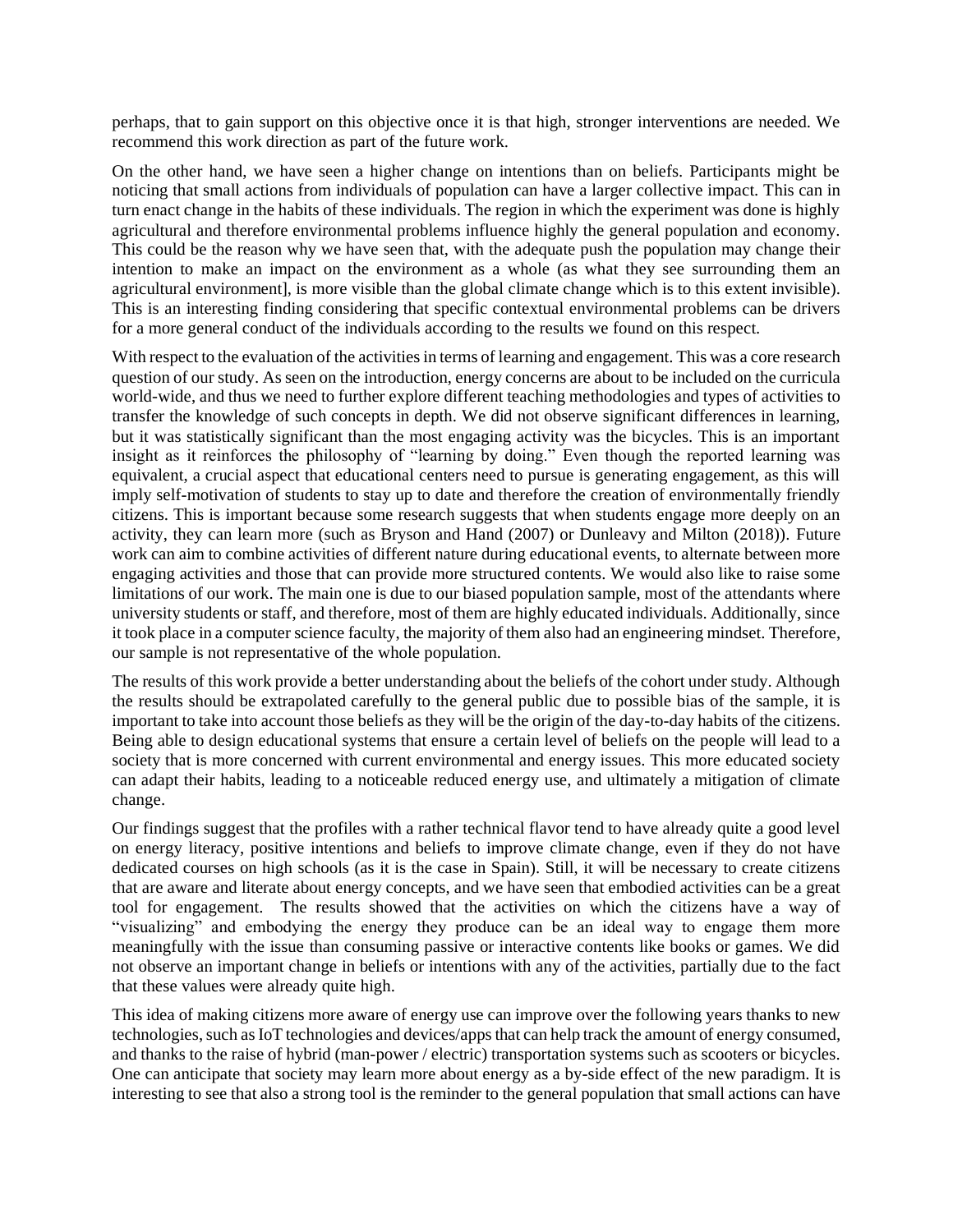an effect, not only on the global climate change, but also on the local environment. This has been seen to motivate the people and make them more prone to adopt environmentally friendly behaviors.

Educational institutions such as high-schools and universities should leverage some of the lessons learned. Future research should aim to keep exploring different ways to engage citizens with energy-related activities, analyzing how these can affect their beliefs and habits, so that this can eventually have a positive effect on climate. The future of the planet might depend on changing the behavior of their inhabitants.

#### **ACKNOWLEDGMENT**

ARG would like to thank the funding of the Spanish Ministry of Economy and Competitiveness through PERSEIDES (ref. TIN2017-86885-R), Horizon 2020 Project PHOENIX (grant number 893079) and project ONOFRE of the Ministry of Science and Innovation of the Government of Spain, with code: PID2020-112675RB-C44.

#### **REFERENCES**

Azjen, I 1991, *The Theory of Planned Behaviour*, Organizational Behavioural and Human Decision Processes 50, 179-211.

Brad Maddock and Dr Jeana Kriewaldt, *Post-primary education and energy literacy: an analysis of the potential for geography curricula to contribute to Australian students' energy literacy. (2014)* Geographical Education Volume 27, pp 39 – 50.

Bryson, C., & Hand, L. (2007). *The role of engagement in inspiring teaching and learning*. Innovations in education and teaching international, 44(4), 349-362.

Chen, C., Tomsovic, K. and Aydeniz, M., *Filling the Pipeline: Power System and Energy Curricula for Middle and High School Students Through Summer Programs*, in IEEE Transactions on Power Systems, Vol. 29, no. 4, pp 1874-1879, July 2014.

Christensen, R., & Knezek, G. (2015). *The Climate Change Attitude Survey: Measuring Middle School Student Beliefs and Intentions to Enact Positive Environmental Change*. International Journal of Environmental and Science Education, 10(5), 773-788.

Chuang, I., & Ho, A. (2016). *HarvardX and MITx: Four years of open online courses*--fall 2012-summer 2016. Available at SSRN 2889436.

Cotton, D.R.E., Miller, W., Winter, J., Bailey, I. and Sterling, S. (2015), *Developing students' energy literacy in higher education*, International Journal of Sustainability in Higher Education, Vol. 16 No. 4, pp. 456-473. [https://doi.org/10.1108/IJSHE-12-2013-0166.](https://doi.org/10.1108/IJSHE-12-2013-0166)

Darnton, A 2007. *15 Principles for Practice from Behavioural Theory*. Andrew Darnton for the Energy Saving Trust.

DeWaters, J. (2009). *Energy literacy survey: A broad assessment of energy-related knowledge*. Attitudes and Behaviors, Clarkson University, Potsdam, NY.

DeWaters, J., Susan E. Powers, *Energy literacy of secondary students in New York State (USA): A measure of knowledge, affect, and behavior*, Energy Policy, Volume 39, Issue 3, 2011, pp 1699-1710.

Dunleavy, J., & Milton, P. (2008). *Student engagement for effective teaching and deep learning*. Education Canada, 48(5), 4-8.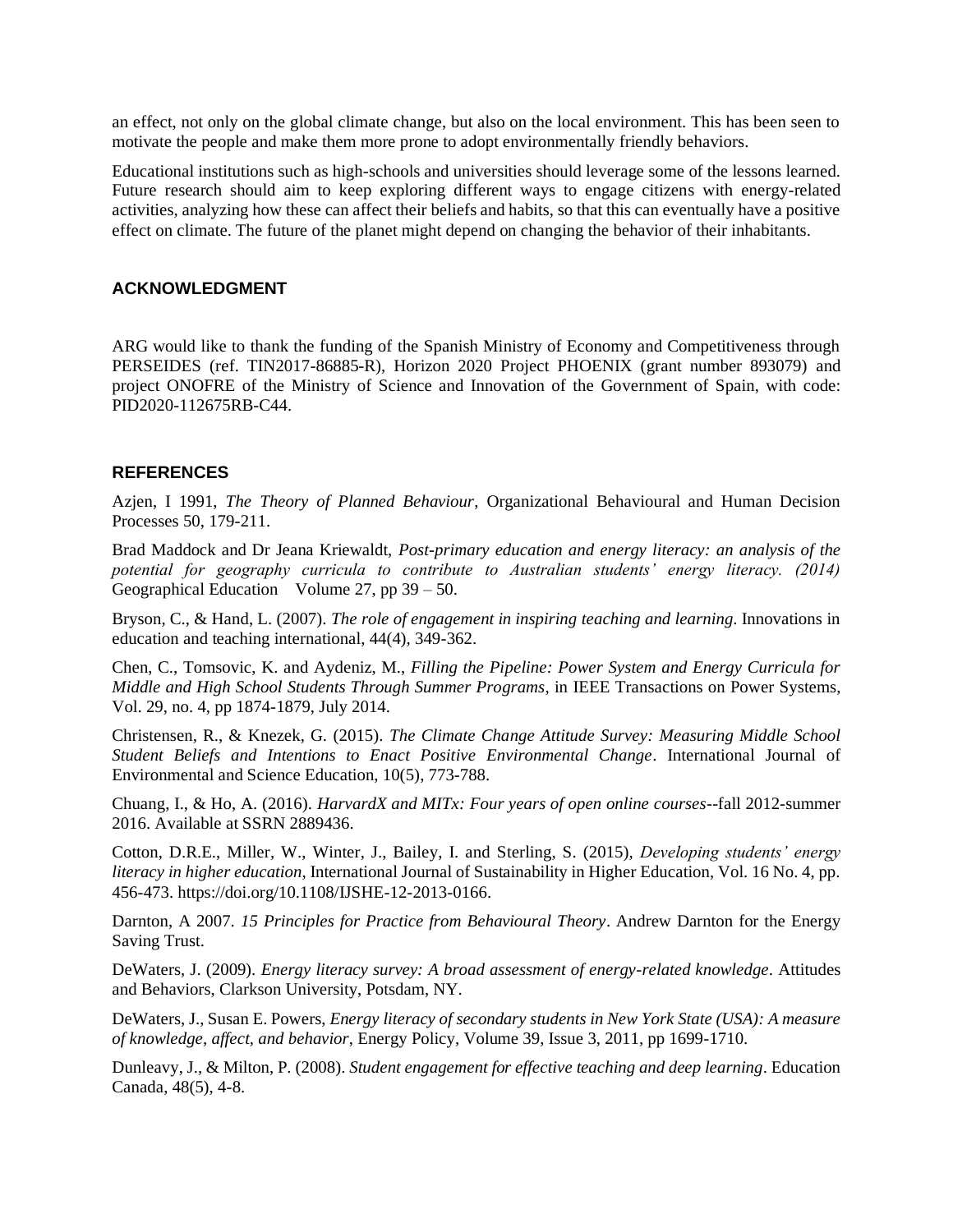Goodhue, D. L., & Loiacono, E. T. (2002, January). *Randomizing survey question order vs. grouping questions by construct: An empirical test of the impact on apparent reliabilities and links to related constructs*. In Proceedings of the 35th Annual Hawaii International Conference on System Sciences (pp. 3456-3465). IEEE.

IPCC, 2014: *Climate Change 2014: Synthesis Report. Contribution of Working Groups I, II and III to the Fifth Assessment Report of the Intergovernmental Panel on Climate Change* [Core Writing Team, R.K. Pachauri and L.A. Meyer (eds.)]. IPCC, Geneva, Switzerland, 151.

Kay, R. (2011). *Evaluating learning, design, and engagement in web-based learning tools (WBLTs): The WBLT Evaluation Scale*. Computers in Human Behavior, 27(5), 1849-1856.

Mogles, N., Walker, I., Ramallo-González, A.P., Lee, J., Natarajan, S., Padget, J., Gabe-Thomas, E., Lovett, T., Ren, G., Hynieswska, S., Coley, D., 2017. *How smart do smart meters need to be?* Building and Environment 125, pp 439-450.

Montaño, D. E., & Kasprzyk, D. (2015). *Theory of reasoned action, theory of planned behavior, and the integrated behavioral model*. Health behavior: Theory, research and practice, 70(4), 231.

Qandile, Y.A., Sabry, M.A., *Guidelines for the treatment of solar energy topics in the unified science curricula of the Gulf Arab States*, Renewable Energy, Volume 14, Issues 1–4, 1998, pp 401-414.

Shove, E 2003. *Comfort, Cleanliness and Convenience*. London: Routledge.

Thøgersen, J. 2007. *The motivational roots of norms for environmentally responsible behaviour*. Proceedings of the Nordic Consumer Policy Research Conference 2007, 1-16.

UN 2017. *SDG Index and Dashboards report 2017 – Global Responsibilities, International spill-overs in achieving the goals. BertelsmannStiftung.* Available at: <https://sdgs.un.org/sites/default/files/publications/24862017SDGIndexandDashboardsReportfull.pdf> (accessed 14/12/2020).

Visa, I., Perniu, D., Alimisis, D., Visa, M., Cardon, L., & Bakay, E. (2008). *Integrated Approach of Sustainable Energy Education and Research for Pre-University Curricula.* Bulletin of the Transilvania University of Brasov, Series I: Engineering Sciences, 1(50), pp 287–292.

Wilson, C and H Dowlatabadi 2007. *Models of Decision Making and Residential Energy Use*. Annual Review of Environment and Resources 32, 169–203.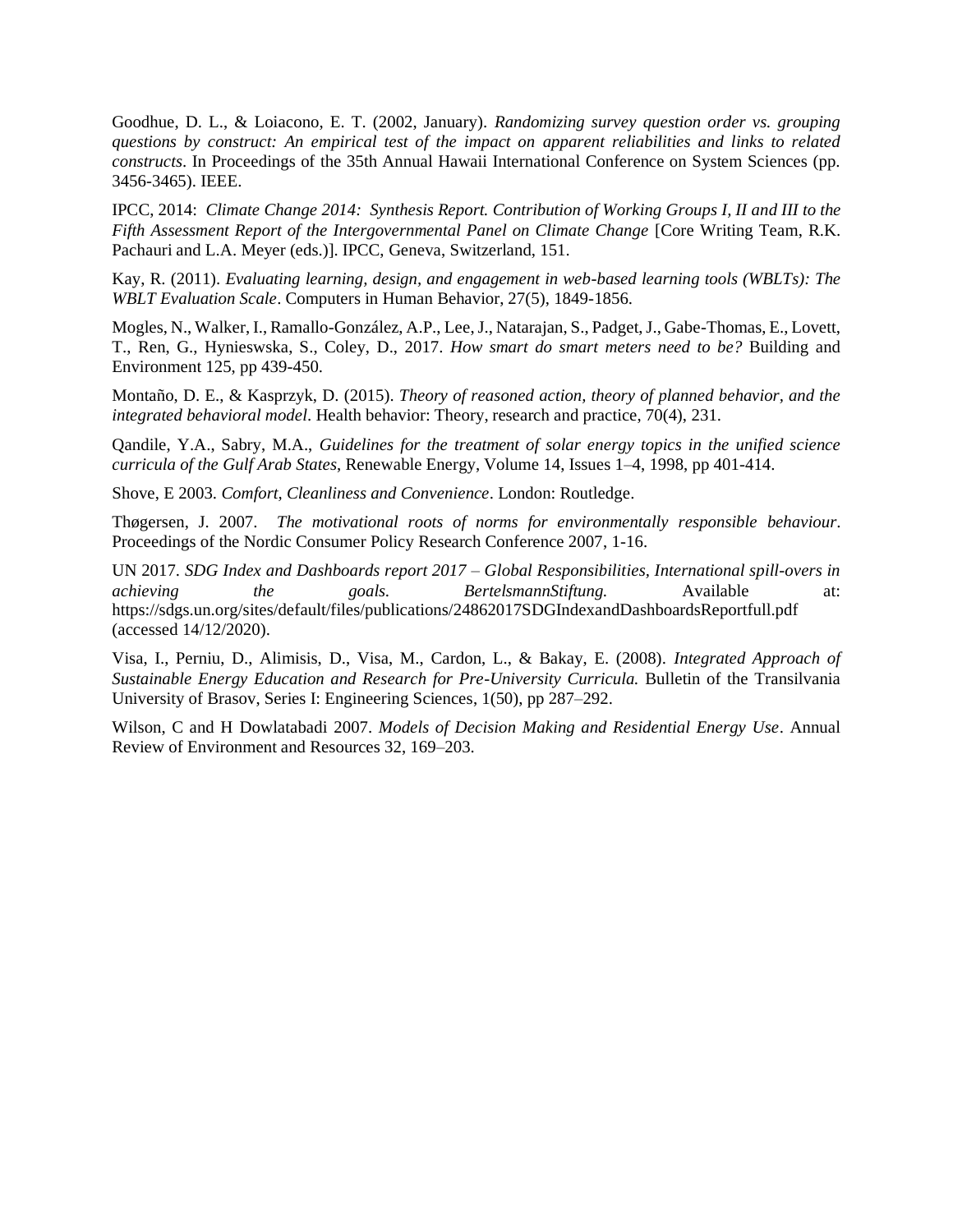# **APPENDIX 1: QUESTIONNAIRE**

This appendix provides the text of different items grouped by construct. First, in terms of the demographic construct, we included the following items:

- What is your gender?
	- o Female
	- o Male
	- o Other
- What is your year of birth? (e.g. 1985)
	- o Numeric input field
- What is your current employment status?
	- o Employed
	- o Unemployed
	- o Student full time
	- o Retired
	- o Other
- What is the highest level of education you have completed?
	- o Doctorate
	- o Masters
	- o Bachelors
	- o Secondary/High school
	- o Elementary/Middle school/Jr. High or lower
- If you have studied or are studying higher education studies, which knowledge area includes those studies?
	- o Engineering or technology
	- o Basic sciences
	- o Health or social sciences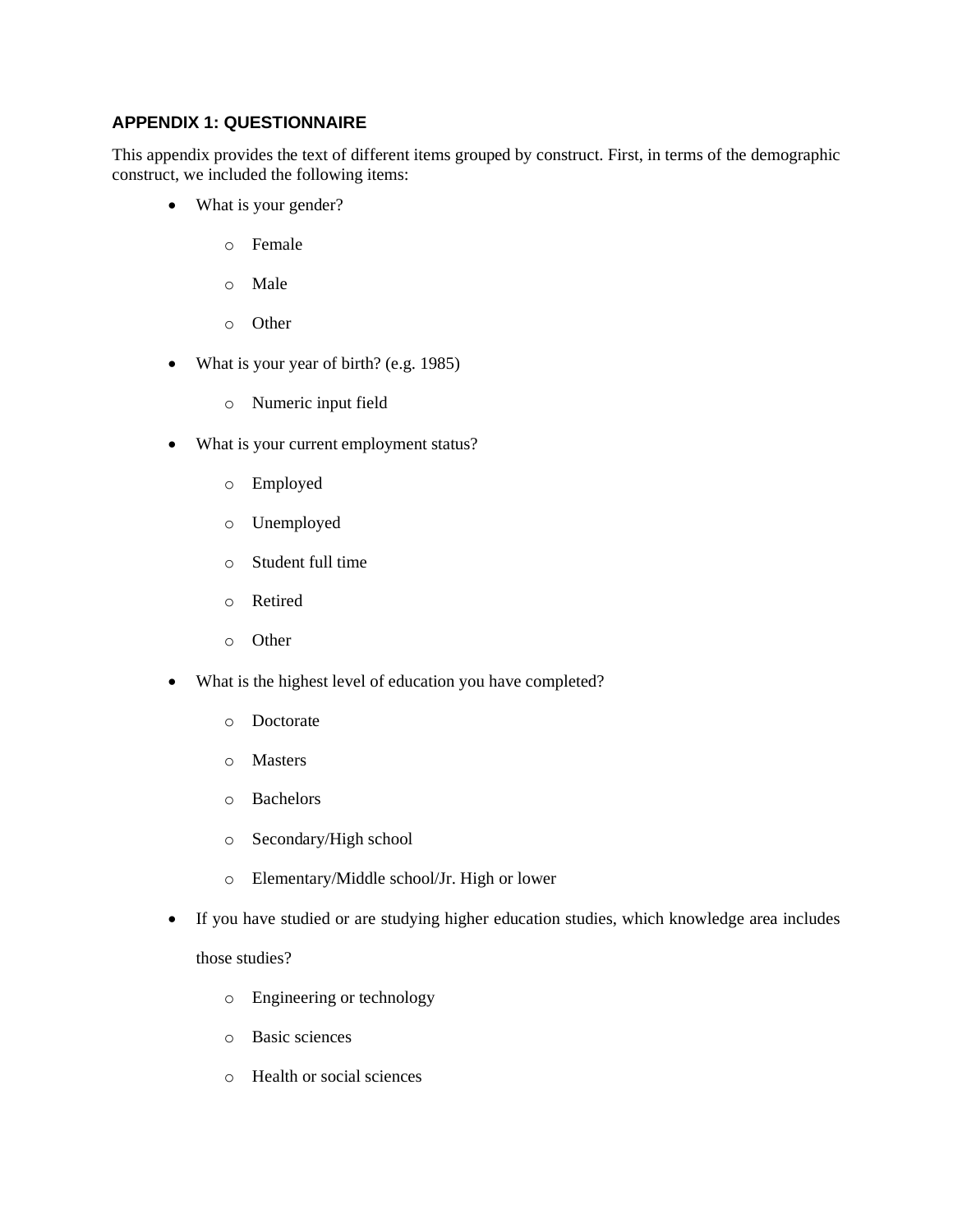# o Humanities, history, religion or education

Find next the items regarding the background, beliefs, intentions, learning and engagement. Note that the order of the items here does not represent the one presented to the participants, as explained in the Instrument Design section. It can be seen in [Table](#page-16-0) *1*

<span id="page-16-0"></span>Table 1.

| Indicate your level of agreement with the following questions                                       | <b>Level of agreement</b> |                |                |                          |   |
|-----------------------------------------------------------------------------------------------------|---------------------------|----------------|----------------|--------------------------|---|
| <b>Background</b>                                                                                   |                           |                |                |                          |   |
| With frequency I talk with my family and friends about saving energy<br>to mitigate climate change. | 1                         | 2              | 2              | 4                        | 5 |
| I consider myself an expert with respect to knowledge about energy<br>and climate change.           | $\mathbf{1}$              | 2              | 3              | 4                        | 5 |
| With respect to mitigating climate change, I consider that I always try<br>to save energy.          | $\mathbf{1}$              | 2              | 3              | $\overline{\mathcal{A}}$ | 5 |
| <b>Beliefs</b>                                                                                      |                           |                |                |                          |   |
| I believe our climate is changing.                                                                  | 1                         | 2              | 3              | 4                        | 5 |
| I believe there is evidence of global climate change.                                               | $\mathbf{1}$              | $\mathfrak{D}$ | 3              | $\overline{\mathcal{A}}$ | 5 |
| Global climate change will impact our environment in the next 10<br>years.                          | 1                         | 2              | 3              | 4                        | 5 |
| The actions of individuals can make a positive difference in global<br>climate change.              | 1                         | 2              | 3              | 4                        | 5 |
| Global climate change will impact future generations.                                               | $\mathbf{1}$              | $\overline{2}$ | $\overline{3}$ | $\overline{\mathcal{A}}$ | 5 |
| We cannot do anything to stop global climate change.                                                | $\mathbf{1}$              | $\overline{2}$ | $\overline{3}$ | $\overline{\mathcal{A}}$ | 5 |
| <b>Intentions</b>                                                                                   |                           |                |                |                          |   |
| Knowing about environmental problems and issues is important to me.                                 | 1                         | $\overline{2}$ | 3              | $\overline{4}$           | 5 |
| I do have no effect on the quality of the environment.                                              | $\mathbf{1}$              | $\overline{2}$ | 3              | $\overline{\mathcal{L}}$ | 5 |
| It is a waste of time to work to solve environmental problems.                                      | 1                         | $\overline{2}$ | 3              | $\overline{\mathcal{L}}$ | 5 |
| There is not much I can do that will help solve environmental problems.                             | $\mathbf{1}$              | 2              | $\overline{3}$ | 4                        | 5 |
| Learning                                                                                            |                           |                |                |                          |   |
| Working with the activity helped me learn.                                                          | 1                         | $\mathfrak{D}$ | 3              | $\overline{\mathcal{A}}$ | 5 |
| The interaction with the activity helped me learn.                                                  | 1                         | $\overline{2}$ | $\overline{3}$ | 4                        | 5 |
| The activity helped teach me a new concept.                                                         | 1                         | $\overline{2}$ | 3              | 4                        | 5 |
| Overall, the activity helped me learn.                                                              | 1                         | $\overline{2}$ | $\overline{3}$ | 4                        | 5 |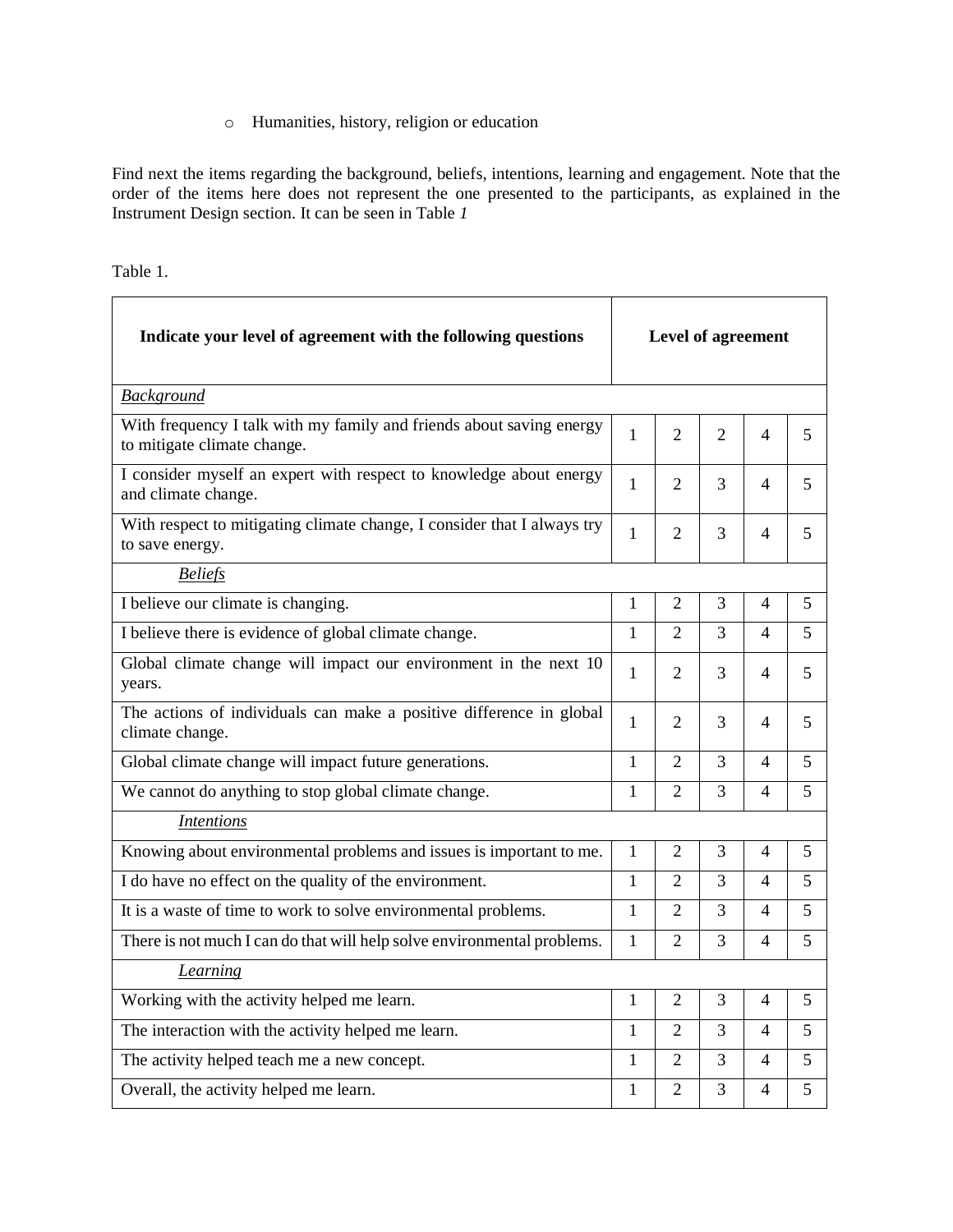| Engagement                                 |  |  |  |
|--------------------------------------------|--|--|--|
| I liked the overall theme of the activity. |  |  |  |
| I found the activity engaging.             |  |  |  |
| The activity made learning fun.            |  |  |  |
| I would like to use the activity again.    |  |  |  |

# **ENDNOTES**

<sup>1</sup> http://www.fiesta-audit.eu/en/the-project/

<sup>2</sup> <http://www.mysusthouse.org/game.html>

# **APPENDIX 1: QUESTIONNAIRE**

This appendix provides the text of different items grouped by construct. First, in terms of the demographic construct, we included the following items:

- What is your gender?
	- o Female
	- o Male
	- o Other
- What is your year of birth? (e.g. 1985)
	- o Numeric input field
- What is your current employment status?
	- o Employed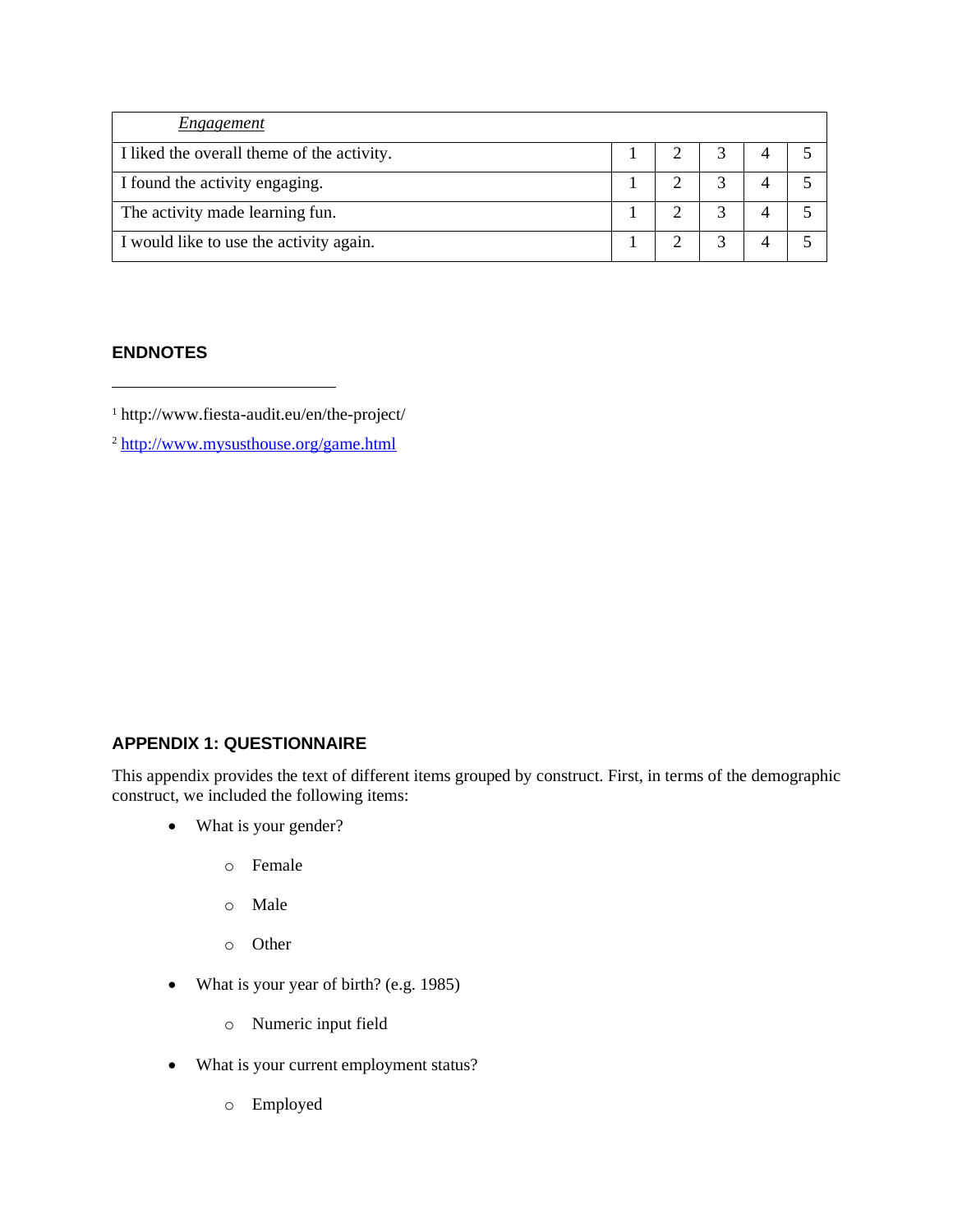- o Unemployed
- o Student full time
- o Retired
- o Other
- What is the highest level of education you have completed?
	- o Doctorate
	- o Masters
	- o Bachelors
	- o Secondary/High school
	- o Elementary/Middle school/Jr. High or lower
- If you have studied or are studying higher education studies, which knowledge area includes

those studies?

ř.

- o Engineering or technology
- o Basic sciences
- o Health or social sciences
- o Humanities, history, religion or education

Find next the items regarding the background, beliefs, intentions, learning and engagement. Note that the order of the items here does not represent the one presented to the participants, as explained in the Instrument Design section.

| Indicate your level of agreement with the following questions                                       | <b>Level of agreement</b> |  |   |  |  |  |
|-----------------------------------------------------------------------------------------------------|---------------------------|--|---|--|--|--|
| <b>Background</b>                                                                                   |                           |  |   |  |  |  |
| With frequency I talk with my family and friends about saving energy<br>to mitigate climate change. |                           |  |   |  |  |  |
| I consider myself an expert with respect to knowledge about energy<br>and climate change.           |                           |  | 3 |  |  |  |
| With respect to mitigating climate change, I consider that I always try<br>to save energy.          |                           |  | 3 |  |  |  |